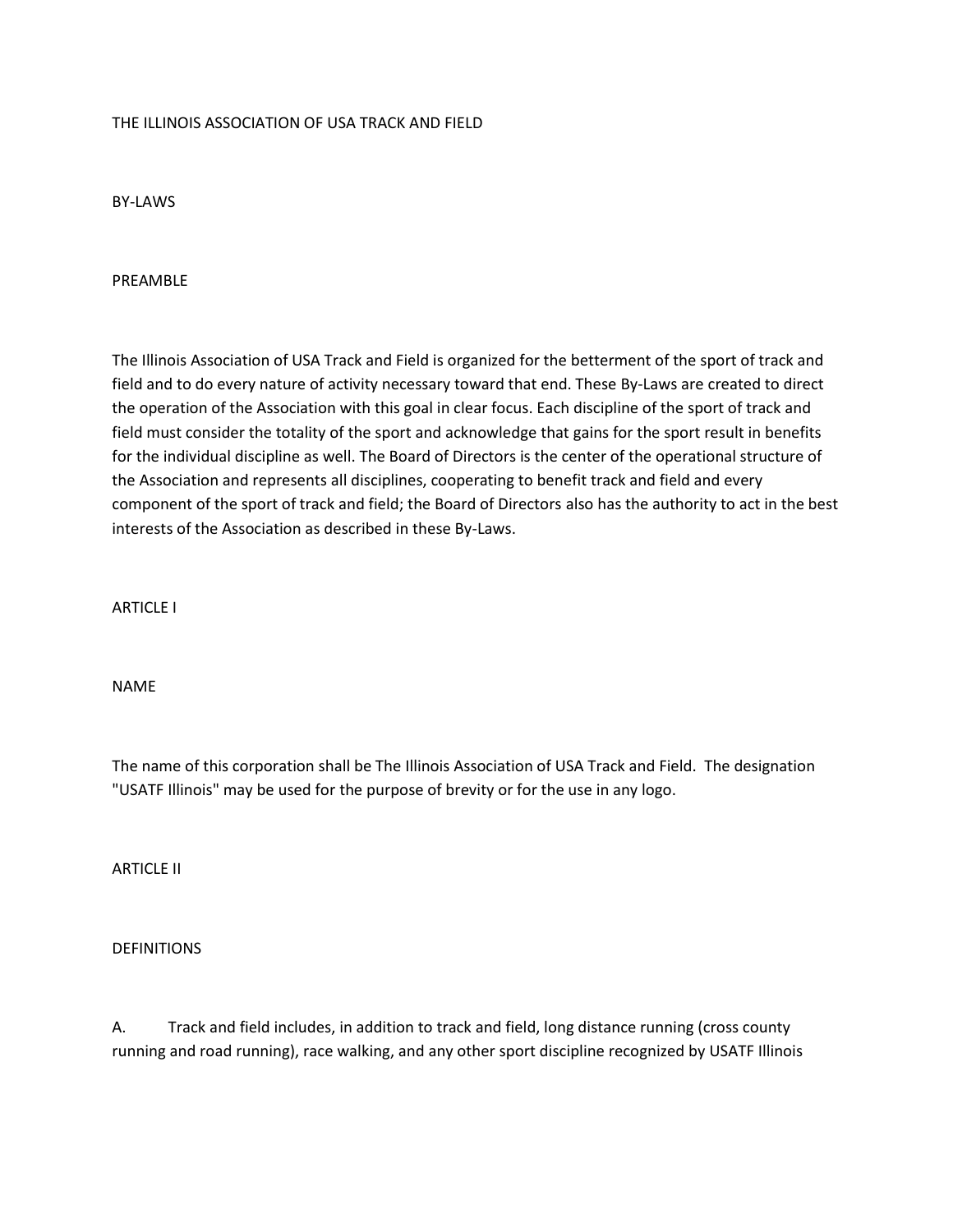B. All other words and terms used and not otherwise defined herein shall be used as defined in the By-Laws of USA Track and Field, Inc., the national governing body. (Hereinafter sometimes referred to as USATF)

ARTICLE III

PURPOSES

The purposes of The Illinois Association of USA Track and Field are to encourage, improve, and promote the sport of track and field in the State of Illinois and in the Illinois Association.

ARTICLE IV

AUTHORITY

USATF Illinois, as authorized by USA Track and Field, Inc., shall have the authority to administer the sport of track and field in the geographic area authorized by USA Track and Field, Inc. In the administration of the sport of track and field, USATF Illinois shall exercise independent supervision and control over the eligibility, sanctioning authority, scheduling and rules of competition for the sport of track and field in the geographic areas authorized by USA Track and Field, Inc.

ARTICLE V

MEMBERSHIP

Membership in USATF Illinois shall be by an organization/club member or individual member, whose applications for membership shall be approved by USATF Illinois.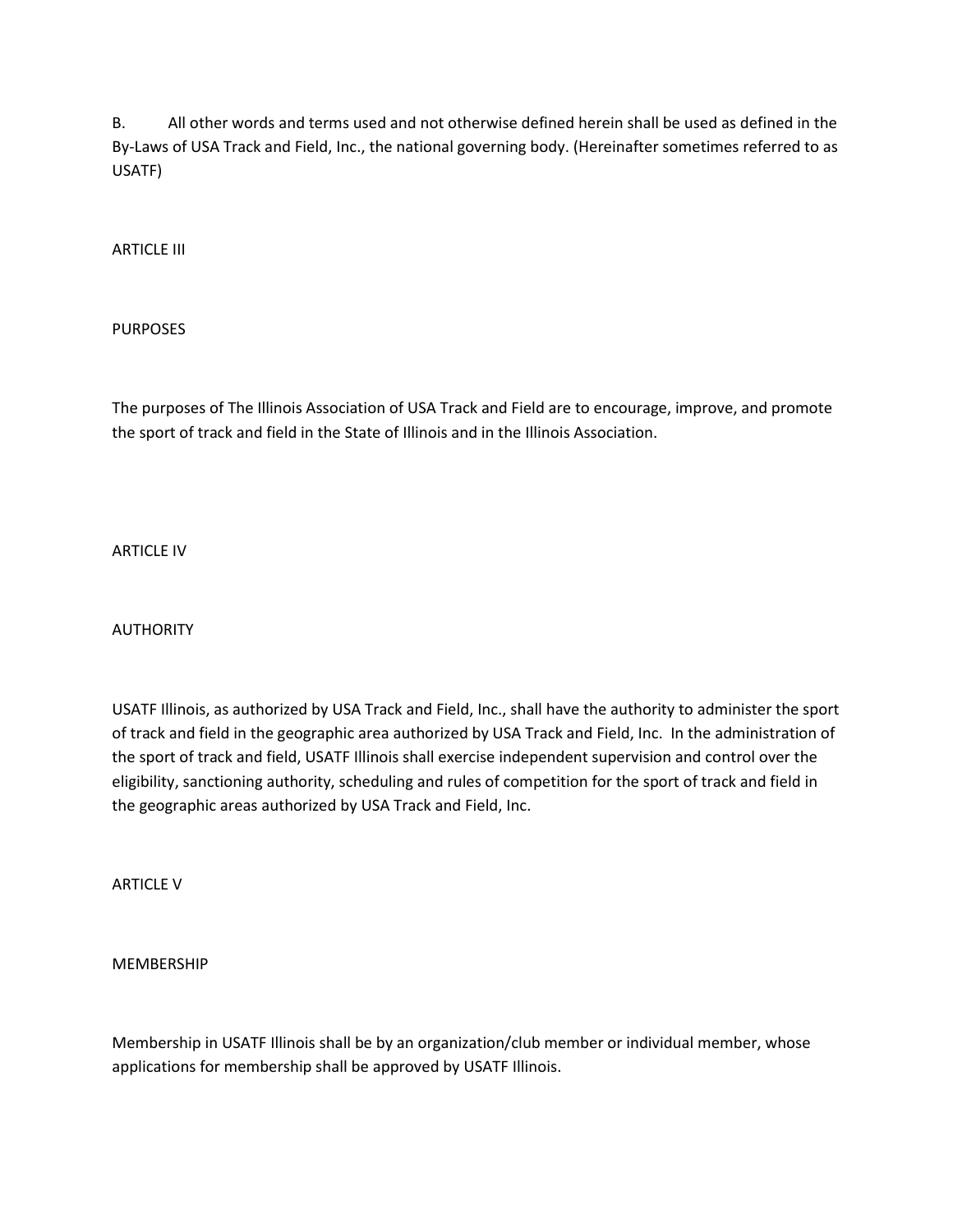A. USATF Illinois Organization/Club member: an organization/ club member shall be any bona fide sports organization organized within the geographical area authorized by USATF or which operates or competes in the described geographical area and is interested in the sport of track and field or which regularly sponsors or arranges programs, competitions, or competitive opportunities for its athlete members in the sport of track and field. Such organization/club member shall submit a membership application as directed by USATF Illinois and pay the required dues. Such membership may be as either a national or association organization or club.

B. Individual voting member: an individual member is any individual who is eighteen (18) years or older residing within the geographical area authorized by USATF who is active in or interested in the sport of Track and field and who applies for membership, pays the required dues for membership, and meets all other membership obligations as directed by USATF Illinois. Except for renewal memberships from the prior year, in order to be eligible to vote, an individual must be a member of the Association at least one (1) full month prior to the month in which the election occurs. (Example: if the election is April 25th, the membership must be processed by February 28th.)

C. USATF Illinois may categorize membership into subclasses based on activity or interest of the member, and define the rights of such subclasses of membership.

D The Board of Directors may name amateur sports organizations which have an interest in the sport of track and field to become voting members of USATF Illinois. The Board of Directors shall determine the extent of the voting rights of the amateur sports organization and on which committee such representation may participate.

ARTICLE VI

#### GENERAL MEETINGS

A. A General meeting is a meeting of the entire voting membership of USATF Illinois. General meetings of USATF Illinois shall be held at the direction and the notice of the Board of Directors. At least thirty (30) days' notice shall be given to the entire voting membership prior to any general meeting. Such notice may be in any media that is accessible to all voting members and shall be given consistent with the requirements of the bylaws of USATF.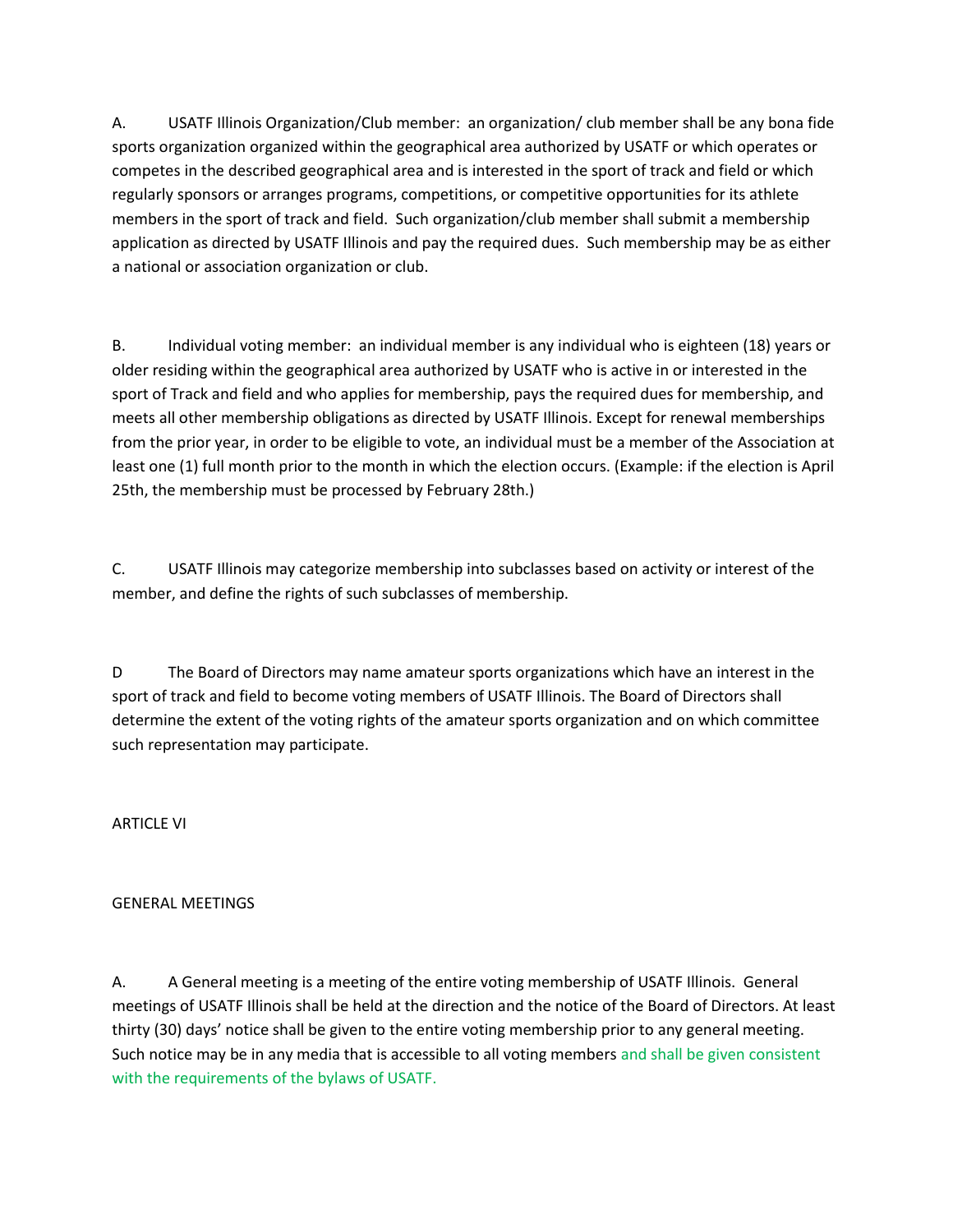B. The Annual meeting of USATF Illinois shall be held in the spring of each calendar year, at such date, time and place as may be fixed by the Board of Directors, and announced to the voting membership not less than thirty (30) days prior to the date of the meeting as with all general meetings.

An additional semi-annual meeting of USATF Illinois shall be held in the fall of each voting (elections) year, at such date, time and place as may be fixed by the Board of Directors, and announced to the voting membership not less than thirty (30) days prior to the date of the meeting as with all general meetings.

C. No minimum number of registered voters shall be required at General meetings, including Annual meetings. If fewer than twenty-five (25) voters are present at any Annual or General meeting, and conduct business at the meeting, the Board of Directors may conduct a separate binding vote on any business conducted at said meeting.

ARTICLE VII

VOTING

A. Voting at USATF Illinois meetings, general or otherwise, shall be restricted to: 1) those delegates who represent USATF Illinois member organizations/clubs which are active in track and field within USATF Illinois, provided that the organization/club member is current in all fees and other requirements of USATF Illinois membership; and 2) those individual members of USATF Illinois who are active and who are current in all fees and other requirements of USATF Illinois membership.

B. For an organization/club member to be considered active and eligible to vote, the organization/club must have: 1) had five or more athletes who held valid USATF Illinois card membership and voter registration concurrently within the past twelve (12) months; or 2) conducted a USATF Illinois sanctioned event within the past twelve months.

C. For an individual member to be considered active and eligible to vote at USATF Illinois meetings, the individual member must pay the required fees and meet all obligations of membership of USATF Illinois, as approved by the Board of Directors.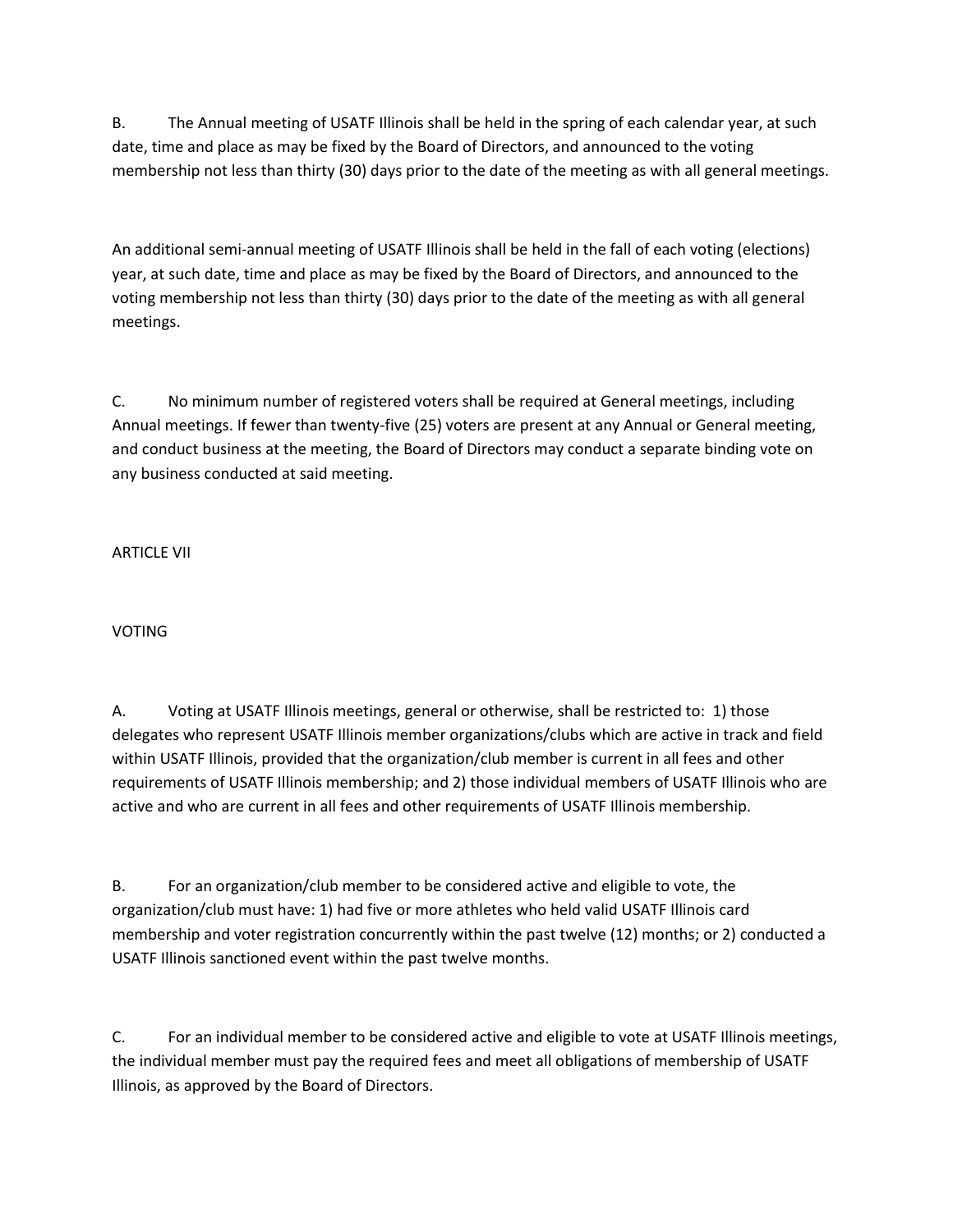#### Delete D:

D. Member Organizations/Clubs are entitled to two (2) delegate votes and one (1) additional delegate vote for each fifty (50) USATF Illinois athlete members, up to a maximum of five (5) delegate votes. Individual members are entitled to one (1) vote. All voting members must have voting status determined, as directed by the Board of Directors, not less than fifteen (15) days prior to a meeting where any vote is taken.

#### New D:

D. Elections shall be conducted using an Open Meeting Ballot, as follows: 1. Credential disputes must be resolved before the election process is started, 2. Uncontested elections may be voted by acclamation, 3. Secret ballots shall be used for contested elections, and 4. Any ballots opened outside the presence of the entire voting panel shall not be used or counted.

Additionally, the Board of Directors may determine that electronic voting shall be used for any meeting, as follows: 1. electronic ballots shall be made available to all members of the Association, 2. all ballots must be distributed at the same time, 3. the minimum time allowed for returning the ballot is thirty days, 4. the return process for the ballot must be indicated on the ballot, 5. the ballots must be held together and must remain unopened until the voting panel is assembled and be counted together by the voting panel.

### NEW E:

E. A Voting Panel of at least three individuals, at least one (1) of whom must be an Active Athlete, shall count the ballots and sign the vote tally. All panel members must be at least 18 years of age. The panel shall not include any individual who Is a candidate for an office. The panel may consult with the Association's president, secretary, or parliamentarian on procedural matters.

#### NEW F (OLD E):

F. All officers, directors, committee chairs, and members making nominations, and all others who hold positions or otherwise conduct any affairs of USATF Illinois must be voting members of USATF Illinois.

## G. Election protests

a. Except as indicated below, Regulation 21 shall apply to election disputes. Protests may only be made after the election is concluded.

b. An NABR panel from a different USATF Association whose election is disputed shall be appointed to conduct the hearing. All hearings shall be by conference call. The procedures in Regulation 21 shall apply.

c. Invalidation: The NABR panel shall invalidate an election if it is found that one or more infractions occurred that were likely to have changed the outcome of an election.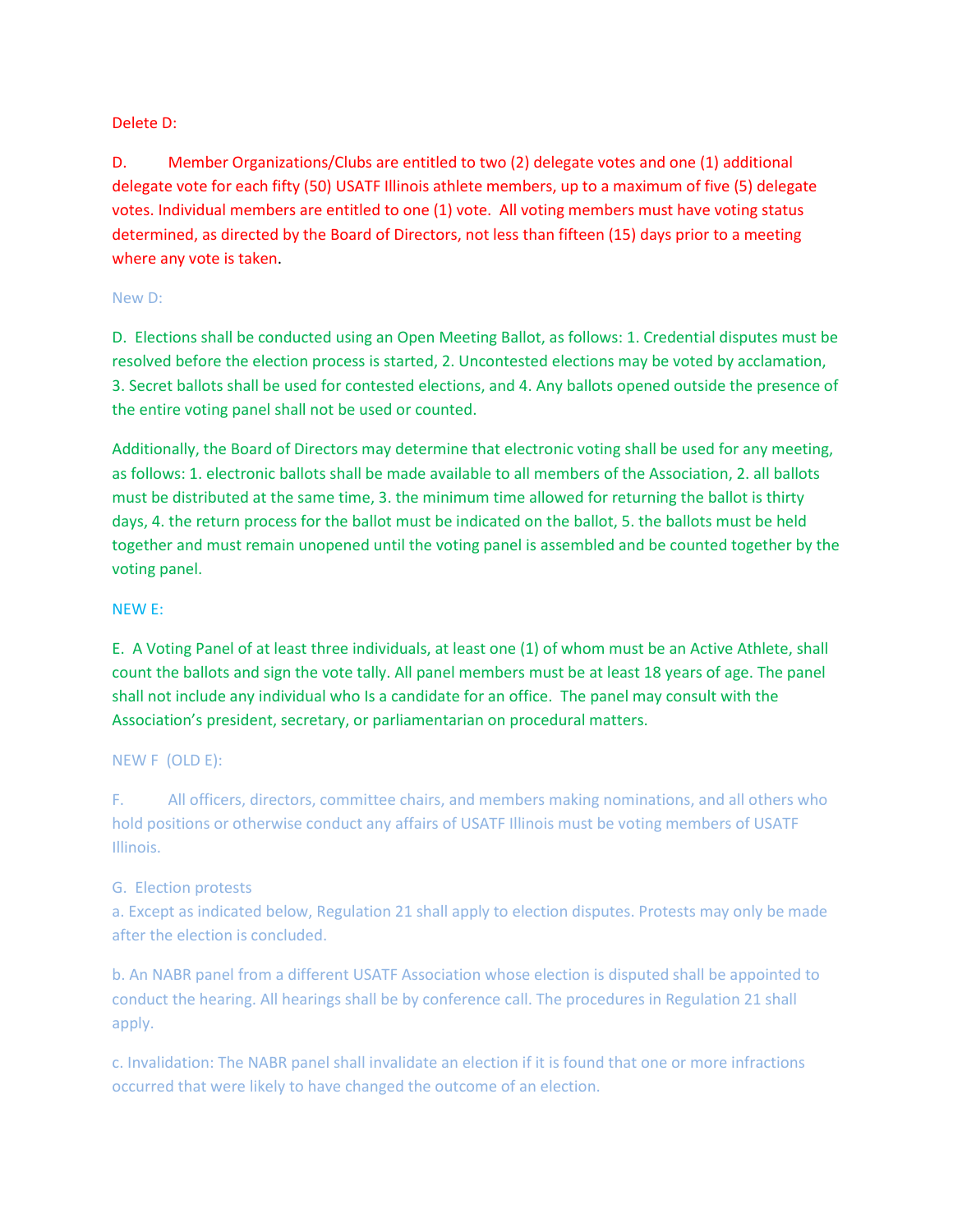d. Further action: The NABR panel may recommend changes for future elections in the Association.

H. Employees and elections: Current Association employees (working within the last ninety days) shall not participate in any part of the elections process, including nominations or campaigning, but may, at the Association's discretion, be permitted to vote if they are members and otherwise eligible. Current Association employees may, at the Association's discretion, seek election by the Association as a national delegate, or any other representative position at the national level.

#### ARTICLE VIII

#### **OFFICERS**

A. OFFICERS: The officers of the Association shall be President, President Emeritus, Vice President of Administration and Vice President of Operations, Secretary and Treasurer.

B. DUTIES: The officers shall perform the following duties as well as any other prescribed by these By-Laws, USATF Illinois, or the Board of Directors:

1. PRESIDENT: The President shall preside at all meetings of this Association and, as Chairman, all meetings of the Board of Directors and the Executive Committee.

2. PRESIDENT EMERITUS: Serves as a member of the Board of Directors, attends all Executive Board meetings, shares ideas, guidance and expertise, assists the President as requested, and attends the annual Association Workshop and National Convention as a delegate representing the Illinois Association.

3. VICE PRESIDENT OF ADMINISTRATION: In the case of disability of the President, the Vice President of Administration shall assume the duties of the President and shall perform the duties of that office. In addition, the Vice President of Administration shall have the responsibility to oversee the operations of all sport and administrative committees.

4. VICE PRESIDENT OF OPERATIONS: In the case of disability of the President and the Vice President of Administration, the Vice President of Operations shall assume the duties of the President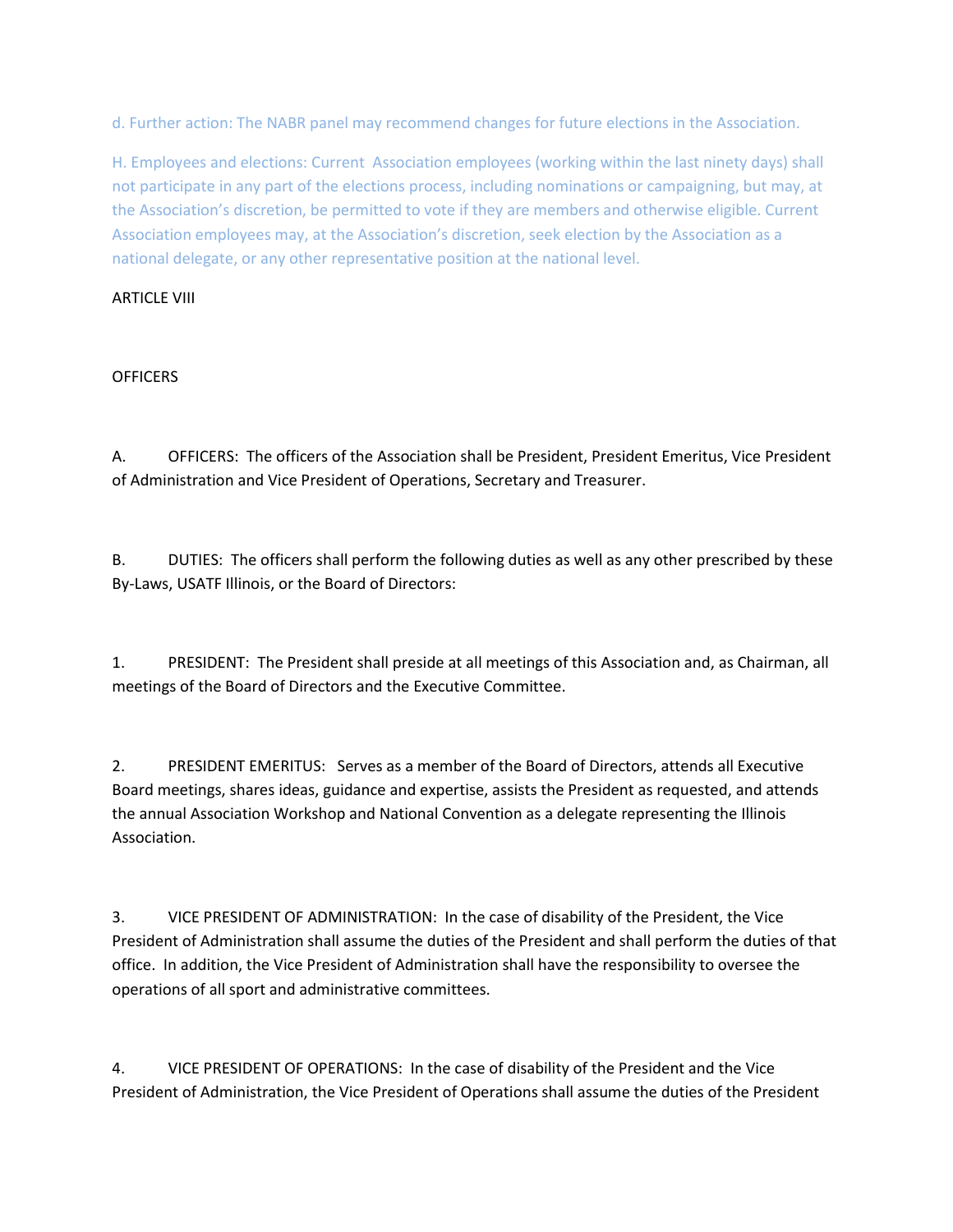and shall perform the duties of that office. In addition, the Vice President of Operations shall have the responsibility to oversee the operation of all programs and events.

5. SECRETARY: The Secretary shall perform all duties pertaining to the office of Secretary for USATF Illinois as a whole and for the Board of Directors.

6. TREASURER: The Treasurer shall be the officer of USATF Illinois directly responsible for carrying out the fiscal obligations of the Association. The Treasurer, with the approval of the Board of Directors, may

delegate the day to day fiscal operations of the Association to the Executive Director and the local office of the Association.

:

# SPORTS COMMITTEE CHAIRS

1. YOUTH CHAIR: The Youth Chair shall be responsible for all operations of the Youth Program as defined in Article VI Section 1 in the USATF Competition Rules.

2. OPEN CHAIR: The Open Chair shall be responsible for all operations of the Open Program as defined in Article Section II.

3. LDR CHAIR: The LDR Chair shall be responsible for all operation of the LDR program as defined in Article IV Section VII, Article VI, Section II-A and Section II-B in the USATF Competition Rules

4. RACE WALK CHAIR: The Race Walk Chair shall be responsible for all operations of the Race Walk Program as defined in Article IV Section VI in the USATF Competition Rules

5. MASTERS CHAIR: The Masters Chair shall be responsible for all operation of the Masters Program as defined in Article VI Section II-A, and II-A.

C. ELECTIONS: The President and the two Vice Presidents shall be elected in odd numbered years at the Annual Meeting as prescribed in these By-Laws. The term of office is four (4) years starting in January of the year following the election. The other officers shall be elected by the Board of Directors at the end of the Annual Meeting following the election of the President in odd numbered years.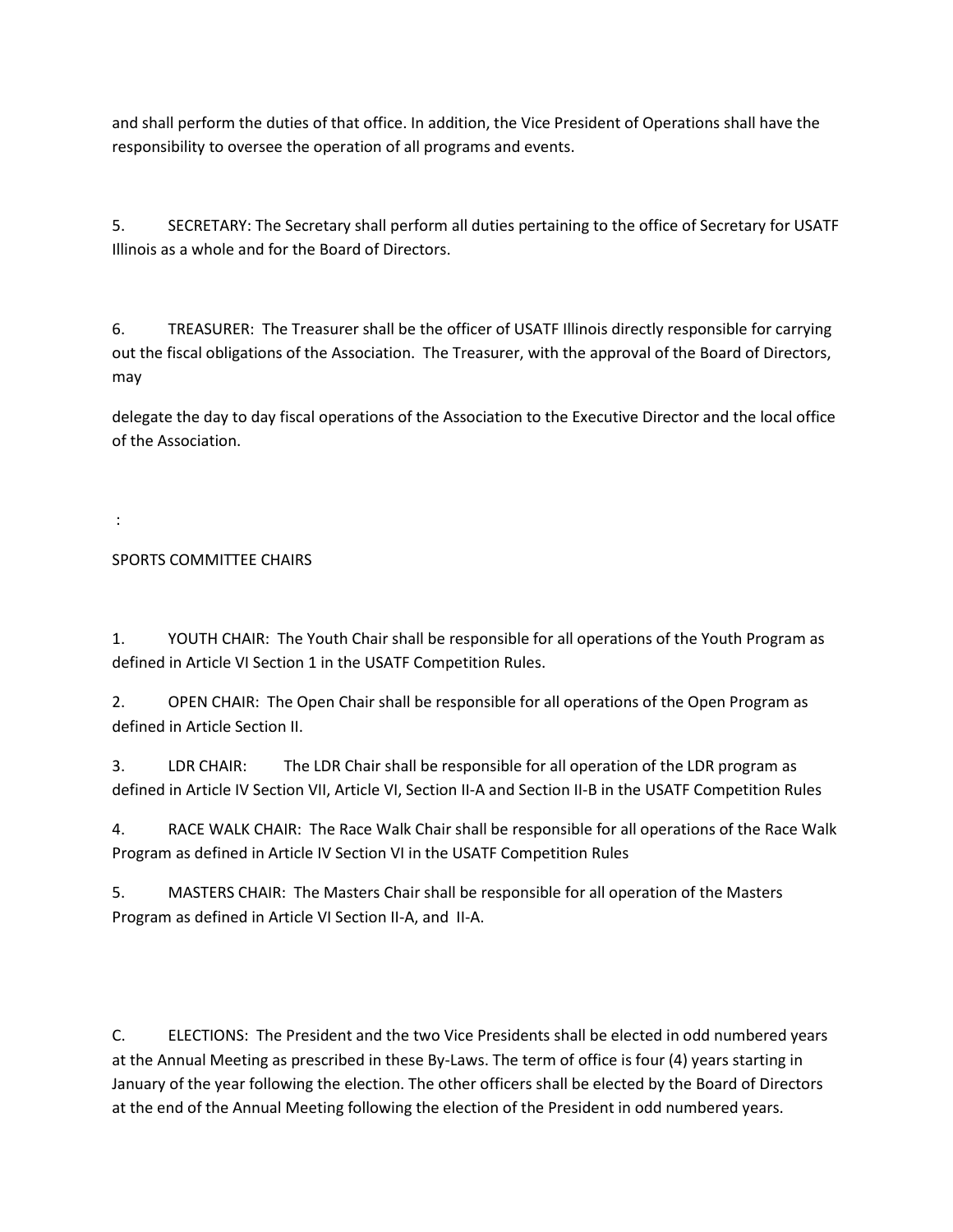Election of all officers shall be by secret written ballot. All officers shall serve in their capacity from the date of their election until a new election is held for those offices as prescribed in these By-Laws.

1. ELECTION OF PRESIDENT AND VICE PRESIDENTS: The election of the President and Vice Presidents shall be governed by the following rules: A candidate for President and Vice President may be elected at the Annual Meeting who has been nominated for the office at least thirty (30) days prior to the Annual Meeting. Such nomination shall consist of a petition signed by five (5) or more voting members of the Association, as defined by Article VII, no two (2) of whom may be from the same organization/club. A candidate for President and Vice President may also be nominated from the floor at the Annual Meeting if the members in attendance at the Annual Meeting equal one-third or more of the voting membership of USATF Illinois or fifty (50), whichever is fewer. If fewer than twenty-five (25) voters are present at any Annual meeting when an election for these officers is conducted, the Board of Directors may conduct a separate binding vote on the election of any or all of the elected officers.

2. SELECTION OF BOARD OF DIRECTORS: The Board of Directors shall consist of up to seventeen (17) members: the officers of the Association, the elected sport and administrative committee chairs, the administrative committee chairs appointed by the President or the Board of Directors, the requisite number of athlete members, and up to three at-large members. Members of the Board of Directors must represent active USATF Illinois member organizations/clubs or be active, voting members in good standing as defined in these By-Laws and the Operating Regulations of USATF Illinois.

## 3. TERM OF OFFICE:

a. In the event any officer or member of the Board of Directors resigns or is unable to serve any remaining portion of a term of office, except the President, the Board of Directors shall name a successor for the unexpired portion of the term of the vacated position. An officer of USATF Illinois who is no longer a member of the Board of Directors may not continue to serve as such officer and a vacancy will automatically occur.

b. In the case of the resignation or inability of the President to complete the term of office, the Vice President of Administration shall fulfill the term of office, a new member of the Board of Directors shall be selected pursuant to these By-Laws, and a new Vice President of Administration shall be selected from the members of the new Board of Directors.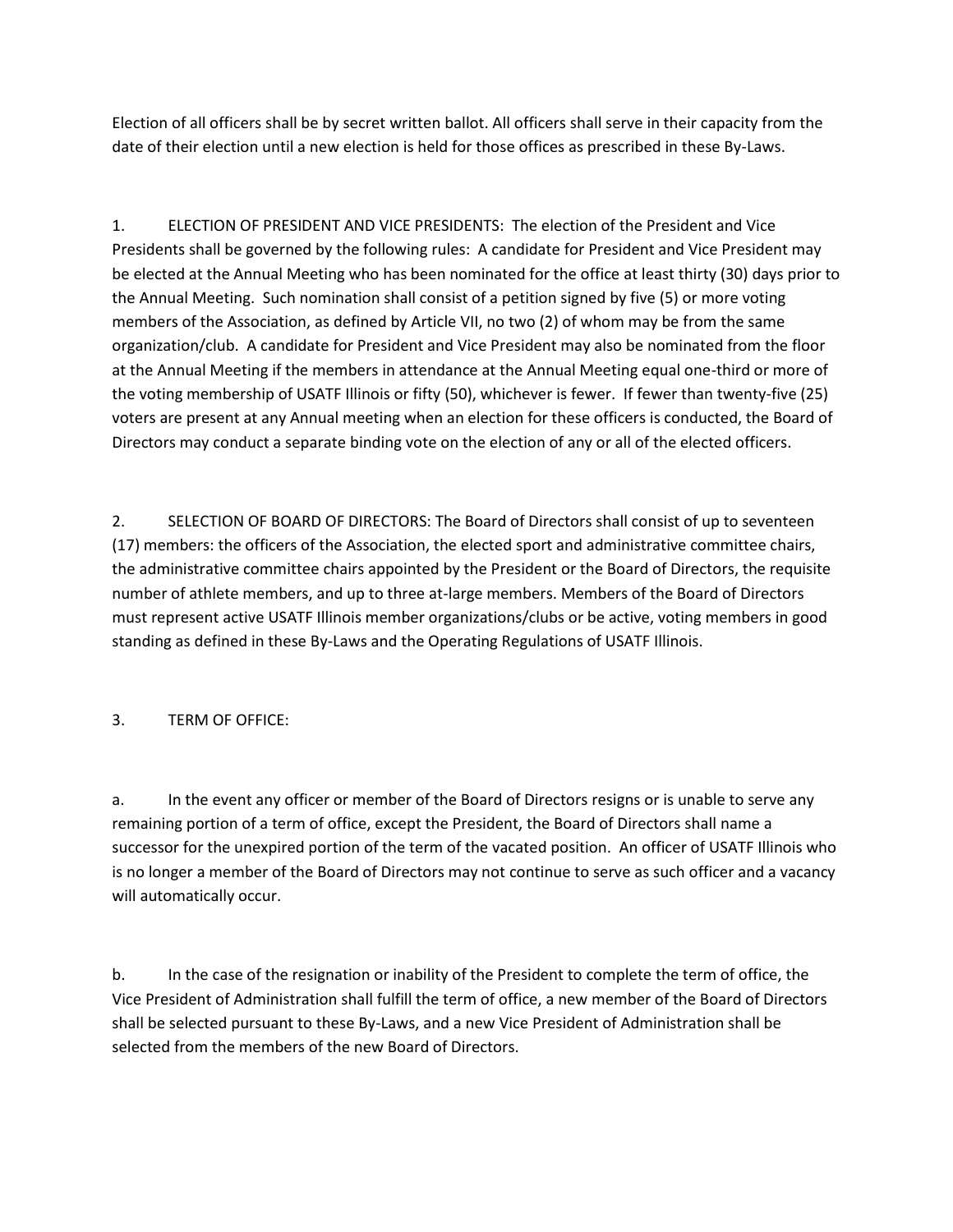c. The Board of Directors may establish attendance requirements for meetings and rules for the replacement of Directors who do not abide the attendance requirements, which requirements and rules may be placed in the Operating Regulations of USATF Illinois.

4. REMOVAL FROM OFFICE: An Officer may be removed from office for cause and with the concurrence of two-thirds or more of the current constituency from which the office holder was chosen. The constituency for the President is the entire association, so the vote for removal of the President for cause shall be at any general meeting called with notice given to the entire voting membership that the issue of removal of the President will be considered.

ARTICLE IX

## BOARD OF DIRECTORS

A. The members of the Board of Directors shall perform the duties described in these By-Laws and as directed by the membership. The members of the Board of Directors selected from the Sport Committees shall, where applicable, represent the interests of the respective Sport Committees.

B. A majority of the Board of Directors may require the President to call special meetings or general meetings of USATF Illinois, where appropriate cause exists.

C. The Board of Directors shall choose the delegates from USATF Illinois who will represent USATF Illinois at the national USATF convention, with the advice of the Executive Committees of the standing sport and administrative committees.

D. The Board of Directors shall select an Executive Director of USATF Illinois who will be the chief executive of USATF Illinois and who will serve at the direction of the Board of Directors and who will carry out the policies of USATF Illinois in accordance with these By-Laws and in accordance with the directions and duties established by the Board of Directors.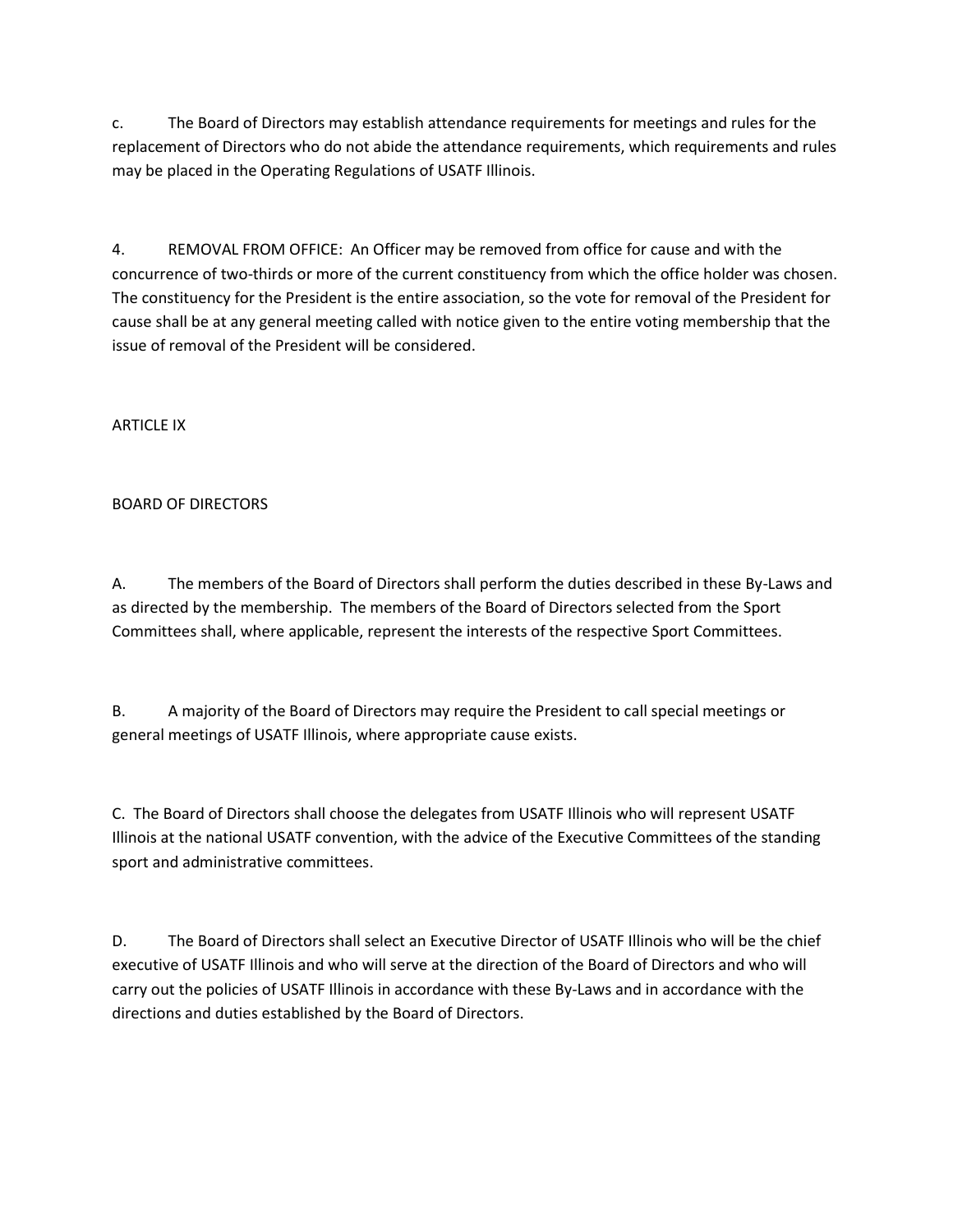E. The Board of Directors has the authority to undertake any action in the best interest of the Association, including actions to approve or disapprove committee business. This authority also permits the Board of Directors to act in the absence of performance or action of any committee.

F. The Board of Directors has the authority to establish Operating Rules to implement these By-Laws and to implement the policies of the Association. Pursuant to Article XVI (C), the Board of Directors may also amend the By-Laws with a two-thirds vote. In the event that the Board of Directors recognizes that an administrative committee has sufficient activity and organization in conducting its own affairs, the Board of Directors may determine that such an administrative committee may hold its own elections to establish the leadership of the administrative committee.

G. A quorum for the purpose of conducting meetings of the Board of Directors is fifty percent plus one, of the currently serving Board of Directors.

H. For the purpose of conducting meetings in the absence of a quorum, telephonic or computer assisted communication may be used to poll Directors and to record and count the vote of an absent Director.

**ARTICLE X** 

## EXECUTIVE COMMITTEE

A. The Board of Directors shall select an Executive Committee, made up of five, seven, or nine members of the Board of Directors, selected by the Board of Directors at the first meeting of the Board of Directors following the election of the Association officers. The Executive Committee shall be made up of the Officers of the Association, the requisite number of athlete representatives and any additional members as the Board may prescribe.

B. The members of the Executive Committee shall perform the duties described in these By-Laws and as directed by the Board of Directors. The Executive Committee shall operate in place of the Board of Directors between meetings of the full Board of Directors and shall have the full authority to decide for the Board of Directors. All actions of the Executive Committee shall be reported to the full Board of Directors at meetings of the Board of Directors and such actions shall be approved or disapproved.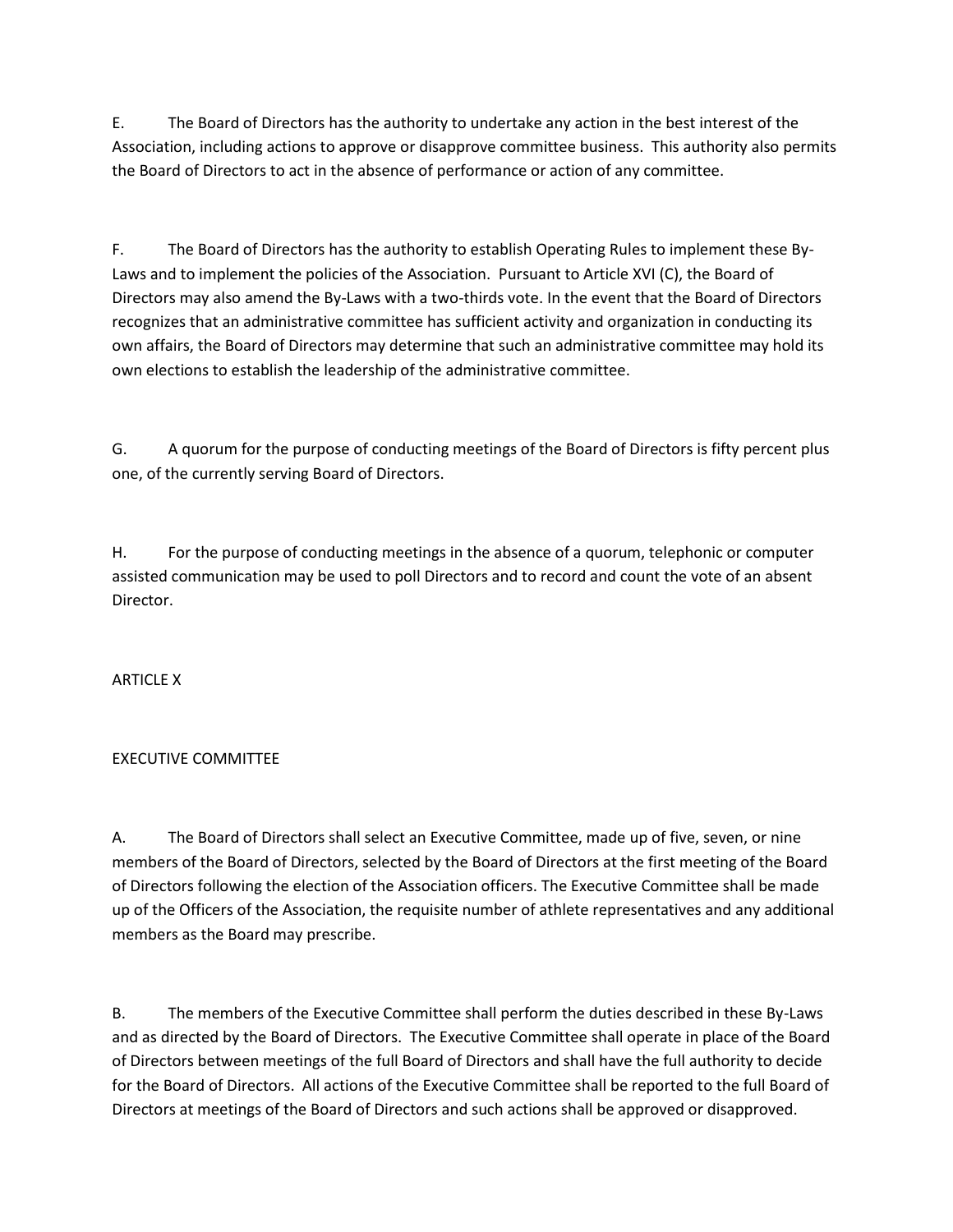C. Consistent with the requirements described above, the Executive Committee has the authority to undertake any action in the best interest of the Association, including actions to approve or disapprove committee business. This authority also permits the Executive Committee to act in the absence of performance or action of any committee.

D. A quorum for the purpose of conducting meetings of the Executive Committee is fifty percent plus one, of the currently serving Executive Committee.

E. For the purpose of conducting meetings in the absence of a quorum, telephonic or computer assisted communication may be used to poll members of the Executive Committee and to record and count the vote of an absent Executive Committee member.

ARTICLE XI

# SPORT COMMITTEES

A. There shall be five (5) Sport Committees: Youth Track and Field, Master's Track & Field, Open Track & Field, Long Distance Running (road racing, cross country, and ultra-distance), and Race Walking. The Committees will represent the areas as described by USATF.

B. Each of these five (5) Sport Committees shall have an Executive Committee comprised of five (5) to nine (9) members or voting representatives who are USATF Illinois voting members: the President of the Association (or a representative designated by the President) and four (4) to eight (8) other members of the Sport Committee, chosen by the whole Sport Committee at a site and time established by each Sport Committee.

1. The time of the meeting of the Sport Committee to elect the Sport Executive Committee must be in accordance with the Operating Regulations.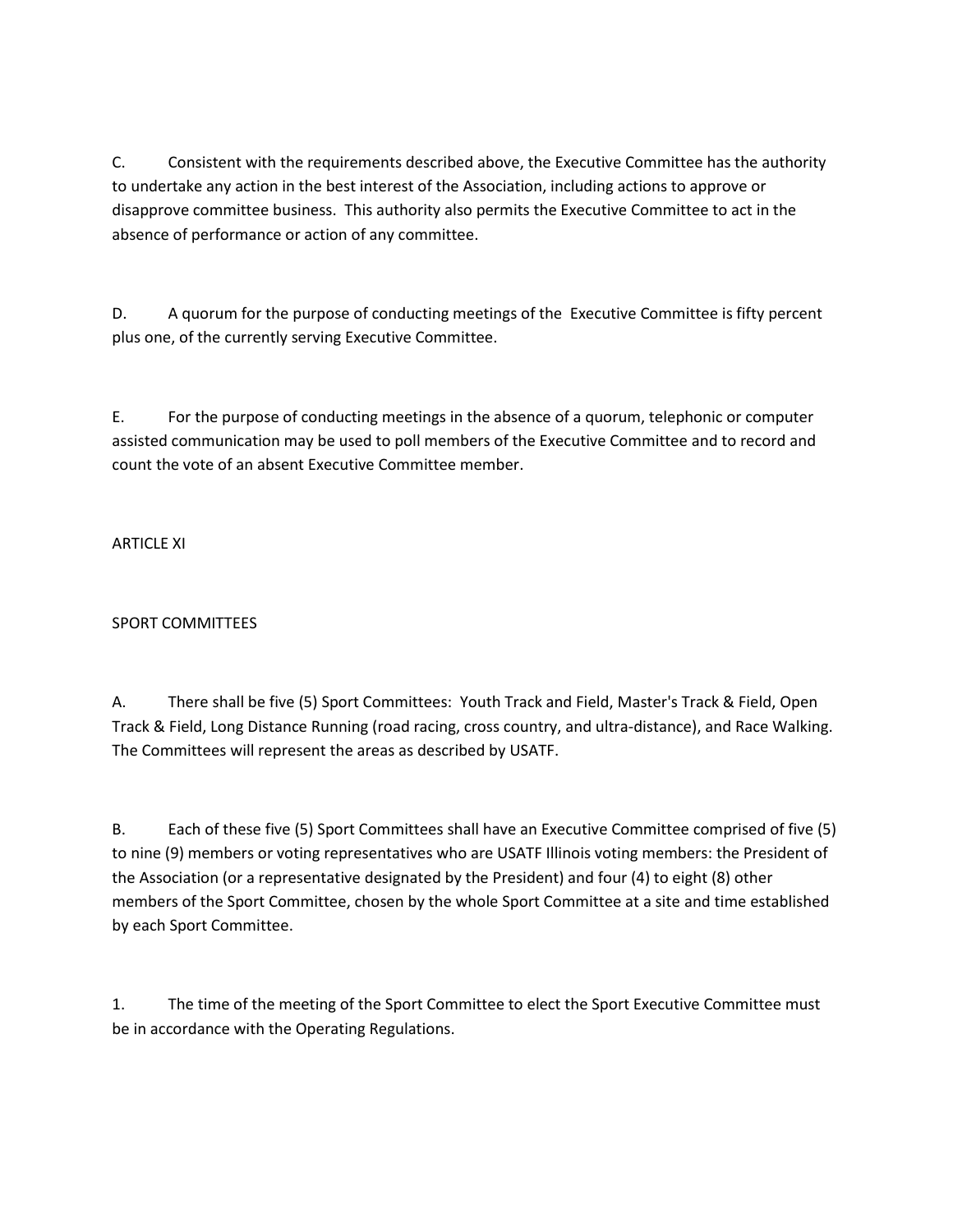2. Voting at the Sport Committee meeting to elect the representatives of the Sport Executive Committee must follow the requirements of Section C, immediately below.

3. At least one (1) member of each sport Executive Committee of the Sport Committee, except Youth Track and Field, must be an active athlete in the sport or sports governed by the Committee.

4. If a vacancy arises on the Sport Executive Committee, the remaining members of the Sport Executive Committee shall appoint a member from the Sport Committee to serve on the Sport Executive Committee until the next full Sport Committee meeting.

5. The Sport Executive Committee shall elect a chairperson from among the elected members of the Sport Executive Committee.

C. Voting in the Sport Committee General Meetings shall be restricted to USATF Illinois members, either club or individual, as described in these By-Laws and prescribed by USATF Illinois. USATF Illinois voting members, in order to be eligible to vote at any Sport Committee meeting, must meet the requirements of voting membership, either as a club/organization member or a voting member, as described in Article V. In addition, to make the voting member eligible to vote as a member of the Sport Committee, the voting member must be active, as defined in Article V, Membership and Article VII, Voting, in the particular discipline of the Sport Committee.

D. The Board of Directors shall determine the number of voting members required for attendance at general Sport Committee Meetings in order for the Sport Committee to conduct valid votes on business of the committee. In the event that insufficient voting members attend meetings, according to the attendance requirements established by the Board of Directors, the Sport Executive Committee shall be permitted to conduct the business and affairs of the committee with regard to any item of business previously listed on the agenda distributed with notice of the meeting to the membership for such meeting.

E. The Sport Executive Committee chair shall serve on the Board of Directors. If the Sport Executive Committee chair is unable to attend a meeting of the Board of Directors of USATF Illinois, then the Sport Committee chair shall designate another member of the Sport Executive Committee to attend the USATF Illinois Board of Directors meeting with full voting authority. If neither the Sport Committee chair nor the chair's designee attends the Board of Directors meeting with regularity, the Board of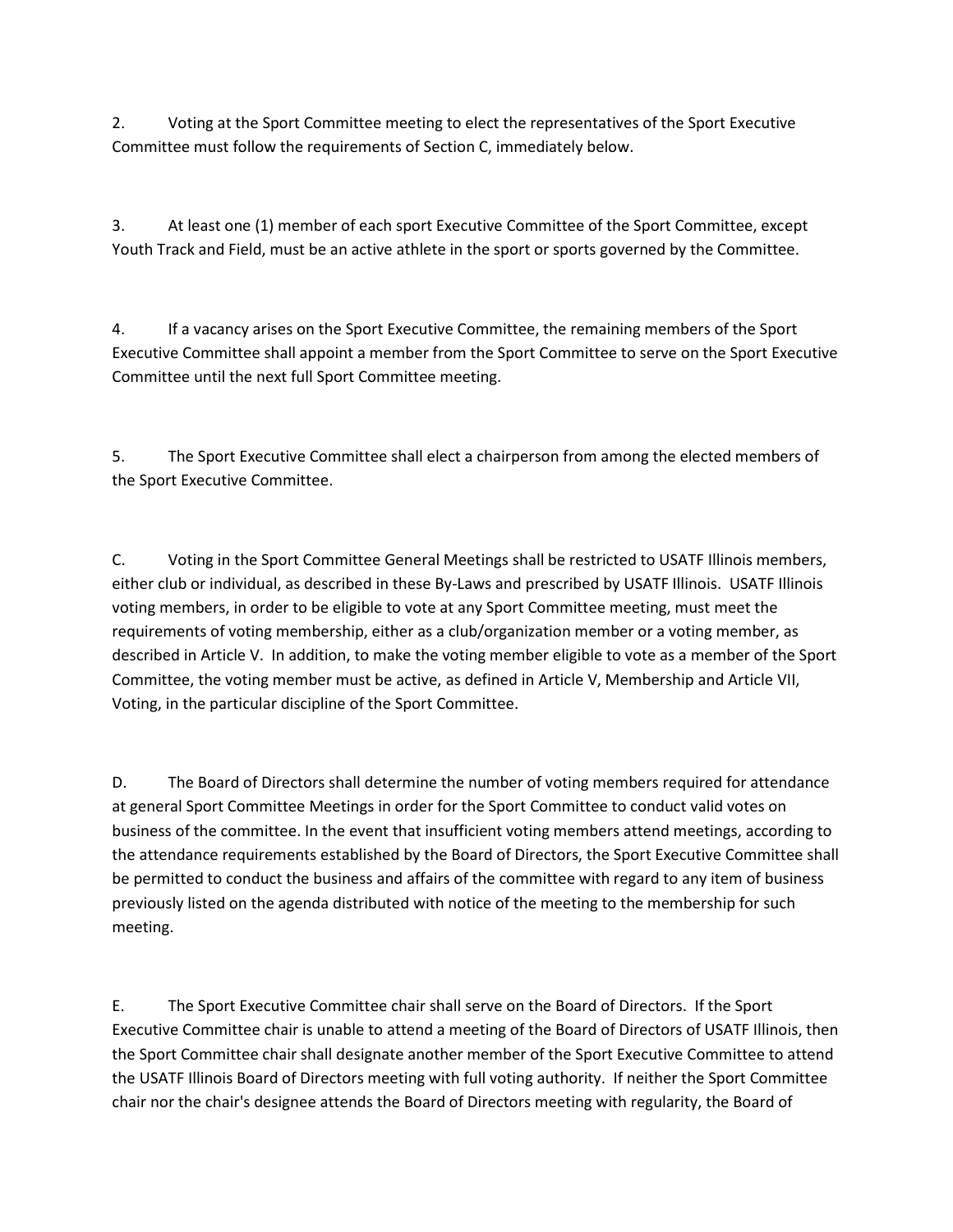Directors may designate another member of the Sport Executive Committee to attend and vote at the meeting of the Board of Directors to represent the Sport Committee.

F. The duties of the Sport Executive Committees shall be to:

1. manage the affairs and activities of the Sport for which the Committee is authorized to govern;

2. advise the Board of Directors regarding the selection of delegate(s) to the USATF National Convention to represent the committee's interests.

3. recommend to the Board of Directors, sites and dates for Association championship events related to the Committee.

#### ARTICLE XII

#### ADMINISTRATIVE COMMITTEES

A. USATF Illinois shall have an Administrative Committee for each of the following areas:

| Law and Legislation                      | <b>Sports Medicine and Sports Science</b> |
|------------------------------------------|-------------------------------------------|
| Marketing                                | <b>Special Projects</b>                   |
| Media/Public Relations Rules and Records |                                           |
| Officials                                | <b>Budget and Finance</b>                 |
| <b>Member Services</b>                   | Volunteers                                |
| Athlete's Advisory                       |                                           |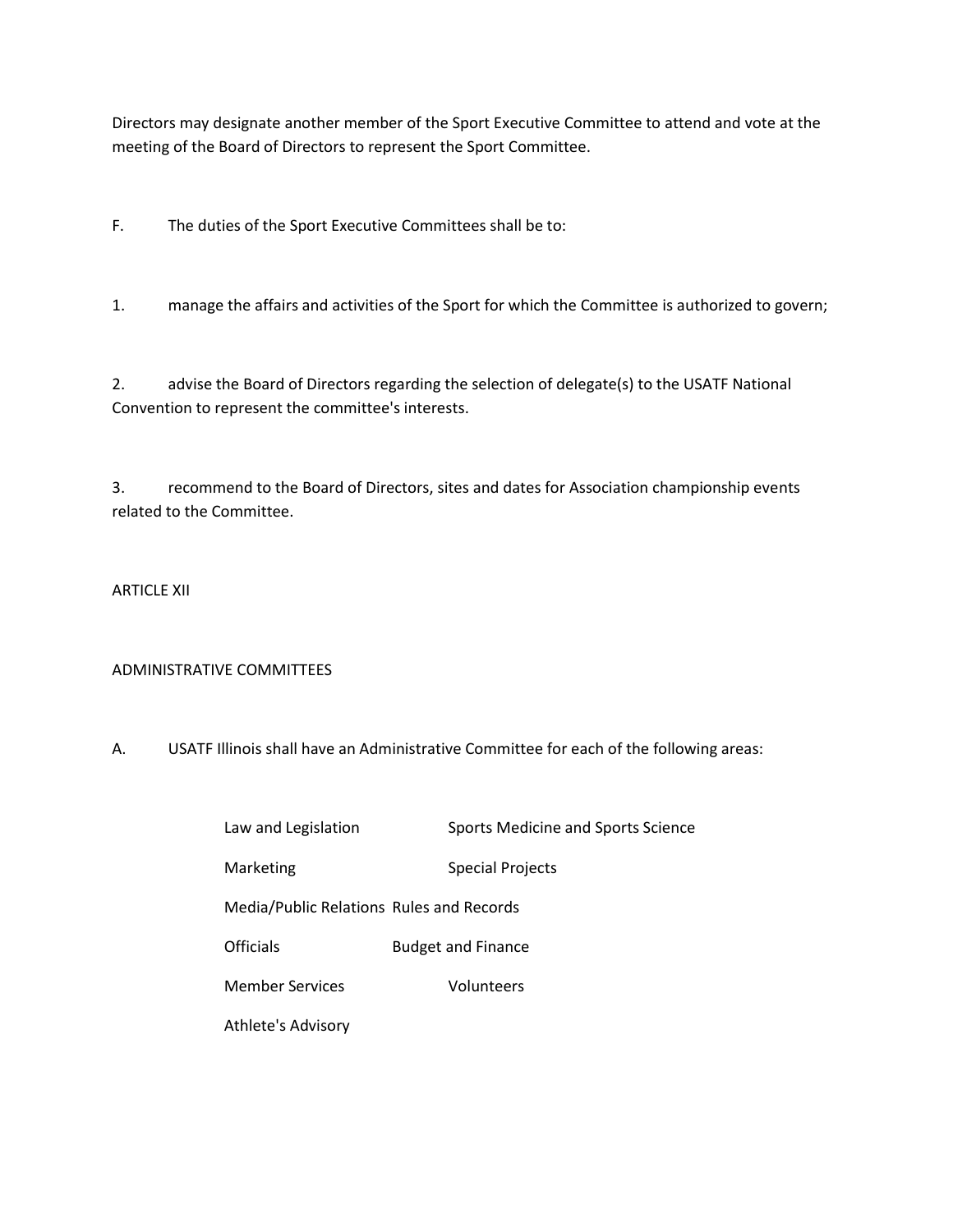B. The Board of Directors may create new committees, as are necessary to serve USATF Illinois and the membership.

C. The President of USATF Illinois, with the advice and consent of the entire Board of Directors of USATF Illinois, shall appoint, from among the voting membership of the Association, a chairperson and the members of the Committees described within this Article. The President may remove a committee chair or committee member, with the advice and consent of the entire Board of Directors of USATF Illinois. The Committee shall then function at the request and at the direction of the Board of Directors of USATF Illinois.

ARTICLE XIII

## REDRESS OF GRIEVANCES

A grievance may be any matter within the cognizance of USATF-ILLINOIS ASSOCIATION. Grievances shall be filed and administered in accordance with this Article.

## FORMAL GRIEVANCES AND DISCIPLINARY PROCEEDINGS:

A. Jurisdiction: This Association shall have jurisdiction over all disciplinary and formal grievance proceedings relating to matters that arise within the boundaries of the Association, except sexual misconduct allegations and doping violations which shall be under the jurisdiction of USATF. All penalties imposed by an Association shall be effective only within the jurisdiction of that Association.

B. Association Arbitration Panel: The following shall apply to the appointment and conduct of the Association Arbitration Panel (AAP):

1. Members: The Association Arbitration Panel shall consist of three (3) members - a chair, an atlarge member, and an athlete member. There shall also be a first alternate, second alternate, and additional alternates who may be appointed from time to time when any of the three members of the AAP are not available. Members of the AAP shall not be members of the Association Board or Executive Committee.

Appointments: Appointments shall be made by the President with the approval of the Association Board. The appointments shall be duly reflected in the minutes of a properly convened Board meeting.

Terms: Terms shall commence on January 1 of each even-numbered year.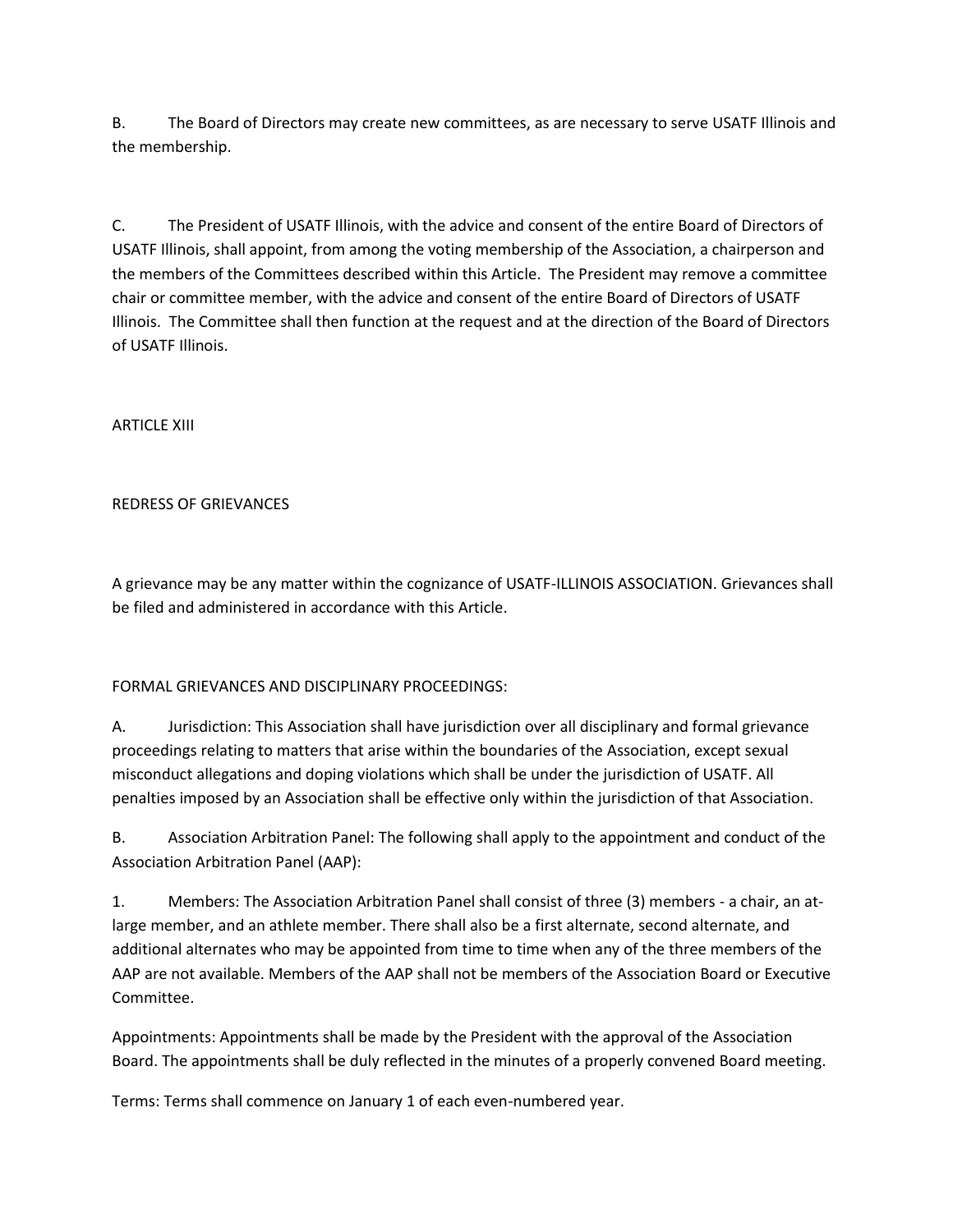Removal: Members and alternates may be removed for good cause by majority vote of the Association's Board. Good cause may include, but is not limited to the following:

a. Dilatory practices: An AAP member who causes or permits delays in the hearing process: and/or

b. Failure to follow procedures: An AAP member who disregards or fails to apply the hearing procedures or other provisions set forth in the Association Bylaws, Association Regulations, USATF Rules, USATF Bylaws, and/or USATF Regulations.

C. Grievances: A grievance may involve any matter, other than sexual misconduct and doping offenses, within the cognizance of USATF that occurs in the jurisdiction of this Association:

1. Grievance Complaints: A Grievance Complaint shall state the following:

a. Detrimental conduct: Conduct detrimental to the best interests of Athletics, the USATF Illinois, or USATF has taken place; or

b. USATF Illinois violations: A violation of any of USATF-Illinois Bylaws or Operating Regulations and/or of a violation of any of USATF Illinois Bylaws or Operating Regulations has occurred.

2. Parties: Grievance Complaints may be filed only by and against individuals or entities which were, at the time that the conduct complained of occurred, and at the time the Complaint is filed, members, directors, or officers of USATF-Illinois or otherwise subject to the jurisdiction of USATF Illinois. A non-member, former director, or former officer of USATF Illinois shall be subject to the jurisdiction of USATF Illinois for the purpose of defending against a Grievance Complaint for an incident that occurred while he or she was a member, a director, or officer of USATF Illinois; or otherwise subject to the jurisdiction of USATF Illinois. A Grievance Complaint may only be filed by a person or entity affected by the issues raised in the complaint; and,

3. Time limit: Grievance Complaints must be filed within one (1) year from the time the complaining party knew or should have known of the act giving rise to the Complaint.

D. Disciplinary matters: USATF Illinois shall have the authority to discipline any member who, by neglect or by conduct, acts in a manner subject to discipline pursuant to Regulation of the Illinois Association of USATF.

1. Activities subject to discipline: USATF Illinois may discipline any member who by neglect or by conduct:

a. Detrimental conduct: Acts in a manner detrimental to the purposes of USATF Illinois, USATF, or Athletics;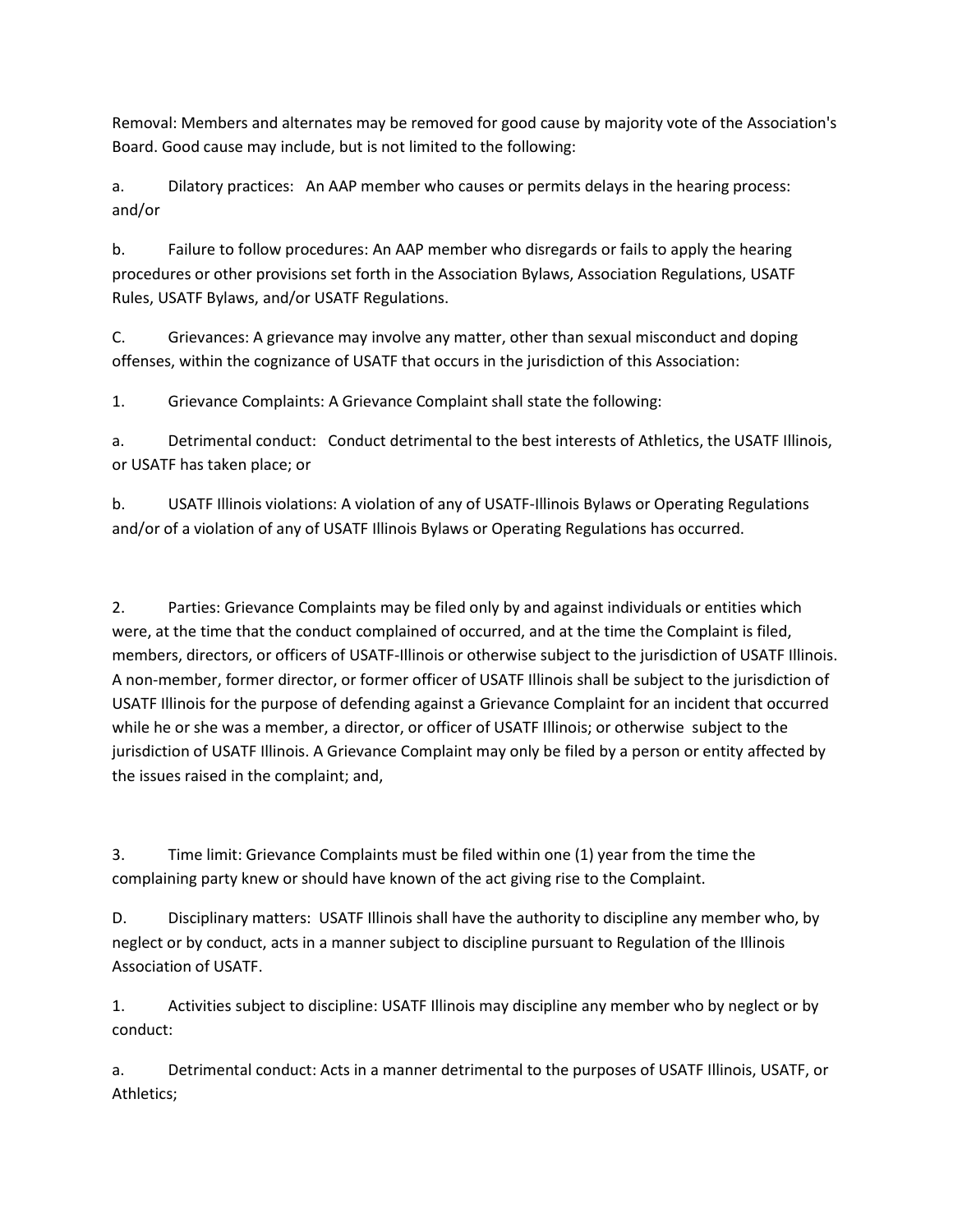b. USATF, IAAF, and Sports Act violations: Violates any of the Bylaws, Operating Regulations, or Competition Rules of USATF or the IAAF, or violates the Sports Act;

c. Eligibility violations: Violates the rules of eligibility for Athletics;

2. Time limit: Disciplinary proceedings must be requested within one (1) year from the time the complaining party knew or should have known of the issue giving rise to the request for a disciplinary hearing.

E. Rights of the persons or entities: In all matters subject to this Regulation, all parties shall be provided with fair notice and an opportunity for a hearing prior to the adjudication or imposition of any penalty by the Association or AAP. All parties:

Representation: May be represented in any disciplinary, grievance, or Association proceeding by a person(s) who may (but need not) be an attorney;

Right to appeal: May appeal any adverse decision in accordance with this Regulation;

Attendance at hearing: May be present at any hearing: and

Presenting and challenging evidence: Shall have the right to present evidence and witness testimony and to cross-examine witnesses testifying against him or her or it.

F. Initiation of proceedings: Formal grievances shall be initiated as follows:

1. Grievance complaint filing procedures:

a. Filing location: Complaints shall be filed with the Association President and Secretary. The Secretary shall forward a copy of the Complaint to the each party charged in the Complaint;

b. Language: All documents filed and exchanged with respect to this regulation shall be in English; provided, however, that an original document that is in a foreign language must be submitted along with an English translation. The party submitting the document shall bear the cost of obtaining its translation which shall be conducted by a reputable translator or translation service. In the event of a challenge to the accuracy of a translated document, the panel chairperson may direct USATF Illinois to order a translation of the document(s) in question and may allocate the cost of the translation to any party or all parties, as the panel deems appropriate;

c. Basis for the Complaint: The Complaint shall allege clearly the nature of the dispute and where appropriate, state the specific violation of the Bylaws, Operating Procedures, Competition Rules, or Policies of USATF Illinois, USATF, or the IAAF;

d. Facts of allegation: Factual allegations shall be separately stated in concise language with one allegation set forth in each numbered paragraph of the Complaint;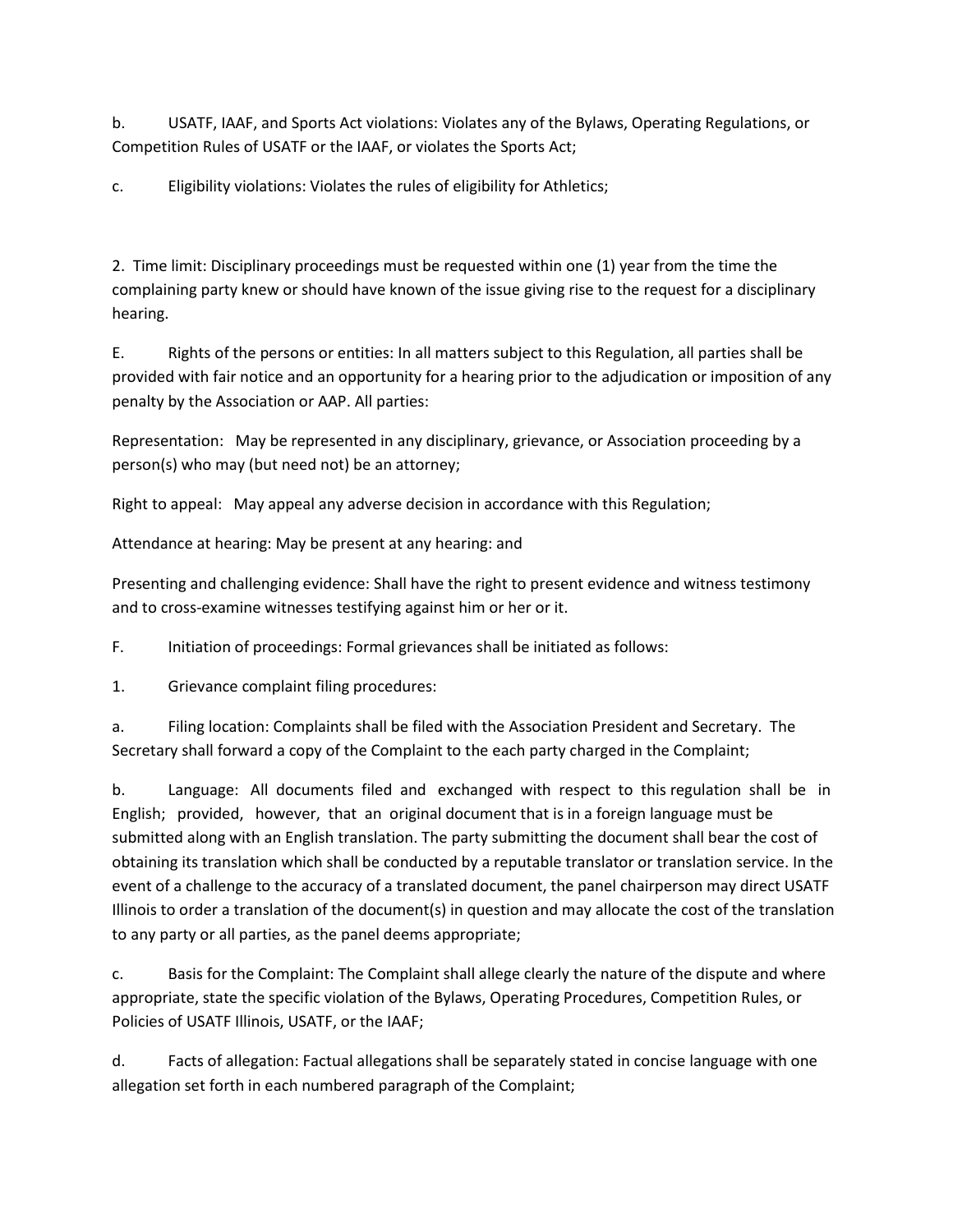e. Signature: The Complaint shall be signed by the person filing the Complaint.

f. Filing fees: A filing fee of One Hundred U.S. Dollars (US \$100) must accompany an organization's complaint and a filing fee of Seventy-five U.S. Dollars (US\$75) must be paid by individuals filing a Complaint. The

filing fee must be in the form of a certified check or money order made payable to the Association;

2. Failure to comply with Complaint procedures: Complaints that fail to comply with the procedures outlined in this Regulation shall be returned to the filer with instructions explaining the deficiency. A returned Complaint may be re-filed within thirty (30) days of the initial filing. After thirty (30) days, the Complaint will be deemed abandoned;

Informal resolution of grievances: Upon receipt of a Grievance Complaint, the President or his/her designee shall make every effort to resolve the dispute through informal means. In disputes pertaining to a specific sport discipline, the President or his/her shall also confer with the chairperson of the sport committee for the discipline involved. All discussions related to the informal resolution of a complaint shall be confidential:

Formal resolution: If the informal resolution of the complaint is unsatisfactory to any party, or if a party declines to pursue informal resolution, the party may request that the complaint be resolved by a formal hearing before an AAP panel:

Hearing panel: When one party has indicated that the matter cannot be resolved informally, the President or his/her designee shall coordinate the selection of a three-person arbitration panel. The arbitration panel should include at least one Active Athlete. One panel member will be selected as Chairperson with responsibilities to control and conduct the process. The arbitrators shall not be members of the Association Board or Executive Committee.

G Notice of proceedings: Within thirty (30) days of the commencement of a formal grievance all interested parties and the hearing panel shall be sent the following by the Association Secretary:

Documents: A copy of the complaint or other documents giving rise to the proceeding, with any attachments:

AAP Members and Contact: The names of the hearing panel members and the address and telephone number of the panel's chairperson:

Association Bylaws: A copy of the text of this Regulation and of the USATF Illinois Bylaws and any other relevant USATF Rule or Regulation; and,

Other relevant documents: A copy of any specifically identified document(s) related to the dispute.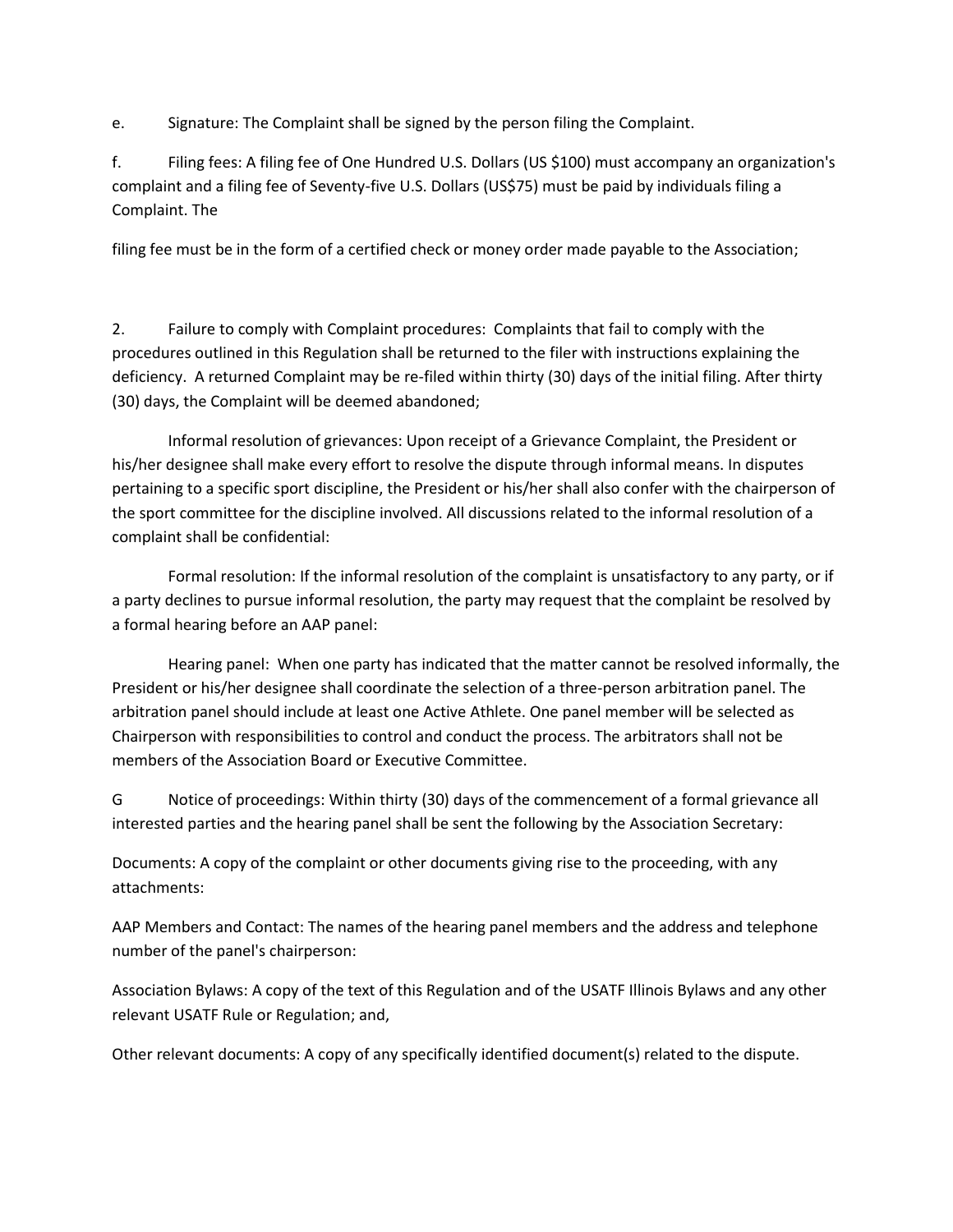H. Answer: The person(s) or entit(y)(ies) named in a Complaint (the Respondent) must submit a written answer to the Association Secretary within thirty (30) days after receipt of the letter notifying respondents that a proceeding has been filed ("Notice of Proceeding"). A copy of the Answer shall be forwarded by the Secretary to the complainant (the party filing the Complaint) and the AAP panel. The failure of respondent(s) to answer within thirty (30) days after the receipt of the Notice of Proceedings will be deemed a waiver by respondent of the opportunity to have a hearing or have an appeal of any adverse decision. Upon such failure, and after confirmation of the receipt of the Notice of Proceeding by all parties, the hearing panel may proceed in the absence of the respondent and may decide the matter with or without a hearing and with or without taking testimony and evidence, as it deems appropriate. If a party raises a hearing panel challenge under this Regulation, the panel chair may extend the time to answer.

I. Challenge to arbitrator(s): Within fourteen (14) days following the receipt of the Notice of Proceedings any party to the hearing may challenge the seating of any AAP panel member on the ground that the panel member may not be impartial. The panel chairperson may extend the time to answer if a panel member is challenged. Failure to bring a timely challenge against the seating of an AAP arbitrator constitutes a waiver of such challenge.

## J. Hearing procedures: The following procedures apply to formal grievance, and other hearings:

Pre-hearing conference call: Within five (5) business days of the expiration of the arbitrator challenge the AAP panel chairperson shall conduct a pre-hearing conference by telephone conference call with all parties to discuss scheduling and procedural matters.

Date of Hearing: Best efforts should be used to set a convenient time and date for all participants. The AAP hearing panel shall schedule the hearing to take place within thirty (30) days of the initial prehearing conference. The hearing date may be delayed beyond the thirty (30) day period only upon a showing to the AAP panel that a substantial injustice would otherwise occur.

Location for hearing: Hearings shall be held in-person unless good cause is shown to the AAP chairperson that holding the hearing by telephone conference call is in the best interest of the sport of Athletics.

a. Reason for request for telephone conference call hearing: If a party requests that the hearing be held by telephone conference call, such request shall be accompanied by a statement identifying the material reasons which the hearing panel should resolve in this venue.

b. Deadline for request: The telephone conference call hearing request must be submitted to the AAP chairperson within ten (10) business days of the receipt of the Notice of Proceedings. Failure to submit a telephone conference call hearing request during the above-described timeframe constitutes a waiver of the right to request a telephone conference call hearing.

Delays: If an interested party causes an unnecessary delay, the AAP panel may dismiss the proceeding or, at its discretion, rule against the party causing the delay. If the delay is the result of AAP panel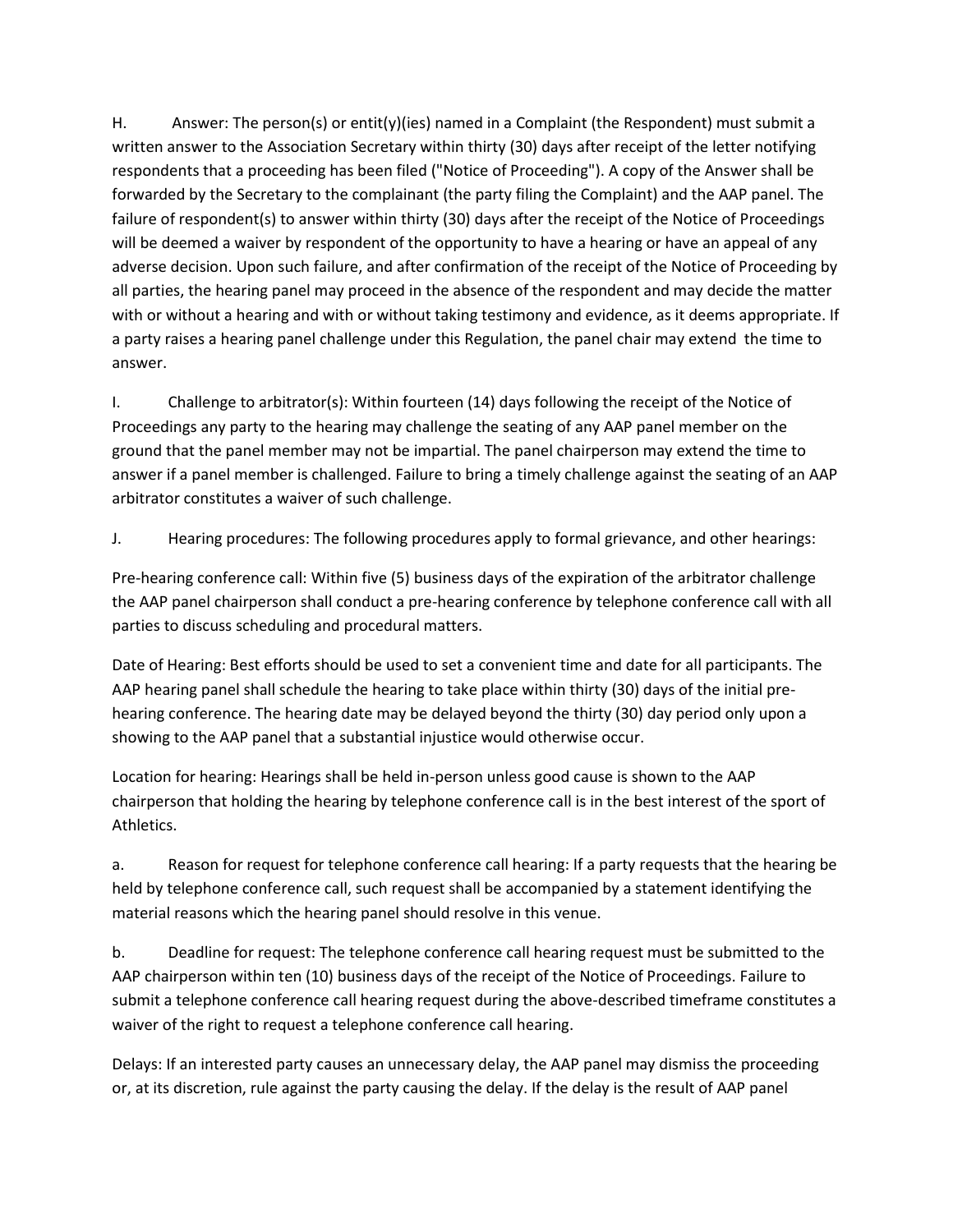inaction, the President or his/her designee may dismiss the panel and replace it with a new panel. If a party to the proceeding fails to appear at the hearing, then the AAP panel may make a ruling based on available information and the testimony of those present at the hearing;

Evidentiary rules: The rules of evidence generally accepted in administrative proceedings shall be applicable to the hearing; the formal rules of evidence shall not apply;

Burden of proof: The burden of proof is upon the complainant to prove by a preponderance of the evidence that conduct described in the grievance complaint has occurred.

Hearing record: An official transcript or recording is highly recommended for hearings conducted by an Association. Any party to the proceedings may retain a court reporter or other competent individual to provide a transcript or recording of the hearing at that party's own expense. If made, such transcripts or recordings shall become the official record of the proceedings and a copy shall be provided to all parties at their own expense; and

Closed hearing: Hearings shall be closed to the public. Witnesses shall attend hearings only as necessary to provide testimony.

K. AAP decisions and opinions: The following shall pertain to AAP final decisions and opinions rendered in hearings and appellate proceedings:

Scope of decision: All AAP panel decisions shall be consistent with USATF Illinois Bylaws and Regulations, USATF Bylaws and Regulations and IAAF Rules and Regulations, and the Sports Act. If the implementation of any AAP panel decision and opinion would have a significant budgetary impact on USATF Illinois, the Budget Committee chair and/or the USATF Illinois Treasurer shall review it and report their findings to the Board within thirty (30) days of the issuance of the opinion. In such instances, the decision and opinion shall not become final and binding unless and until approved by the Board. The Board shall determine to what extent any AAP decision and opinion having a significant budgetary impact on USATF Illinois may be implemented, in light of fiscal considerations, and may remand the matter to the AAP panel for modification based upon budgetary directives from the Board:

Form of decision and opinion: The AAP decision shall state in one or two brief sentences which party the AAP arbitrators have ruled in favor of. The opinion of the AAP panel shall set forth the following:

a. Issue: The question(s) the AAP panel was asked to decide;

b. Arguments: A brief summary of the arguments made by each party;

c. Findings of fact: The findings of fact upon which the panel based its decision;

d. Citations: A citation to the applicable IAAF, USATF, USATF Illinois, Sports Act or other applicable rule, bylaw or minutes, reports, guidelines, or other documents upon which the AAP panel decision is based, if any; and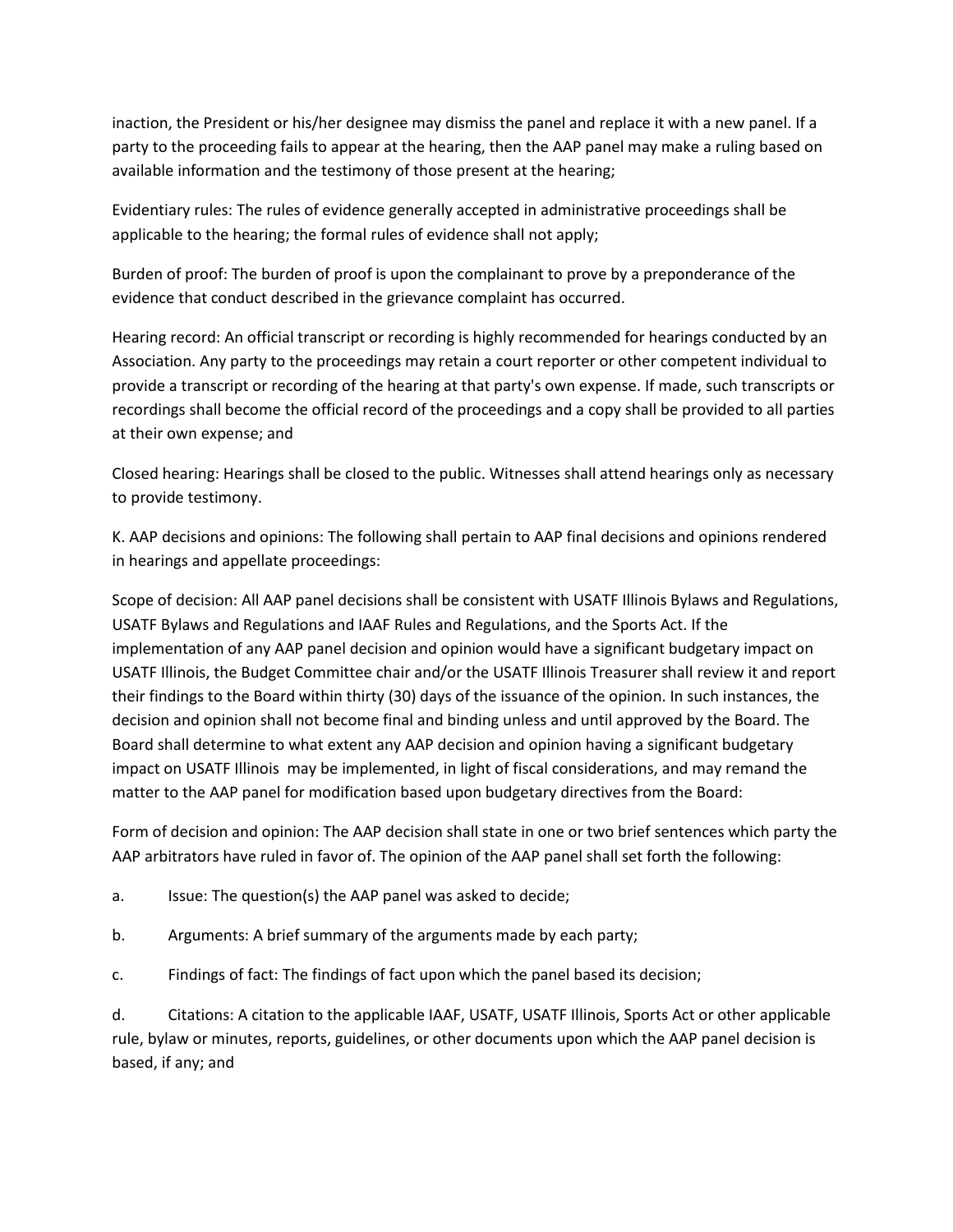e Stay provision: Whether the effect of the decision shall be stayed in the event of an appeal, if appropriate:

Time frame: An AAP panel shall issue a decision with respect to the disciplinary, formal grievance, or other proceedings

ARTICLE XIV

## SUSPENSION AND EXPULSION

A. USATF Illinois, or its Board of Directors as its representative, shall have the power: (1) to suspend for a definite or indefinite period; or (2) to expel a member, delegate, athlete, coach, manager, official or member of any committee who by conduct: (1) acts in a manner detrimental to the purpose of this Association and amateur sports; or (2) has violated any of the By-Laws or rules of USATF Illinois or USATF.

B. For the same reason stated in paragraph (A) of this Article, USATF Illinois shall have the power to recommend to USATF that a member of any committee be suspended or expelled provided that all the provisions of due process as stated in the USATF By-Laws have been met.

C. Before exercising its authority under this Article, USATF Illinois or the Board of Directors must notify, in writing, the person or organization involved in any alleged infringement of the rules or of good conduct in order to afford an opportunity to be heard in a swift and equitable manner. Any hearing held under this provision shall be held consistent with the provisions described in Article XIII(e).

ARTICLE XV

## FISCAL AND LEGAL MATTERS

A. The fiscal year of USATF Illinois is January 1 to December 31.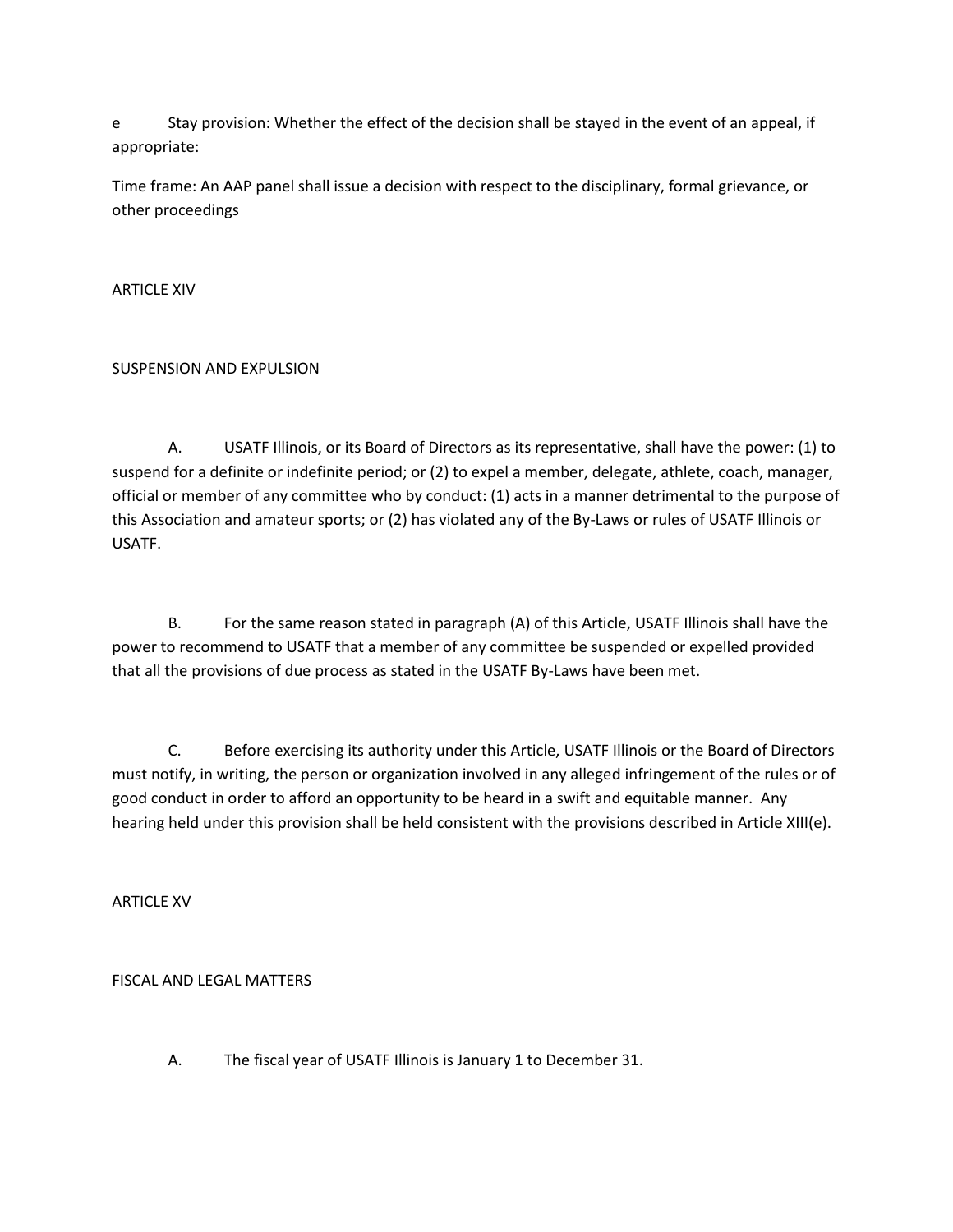B. Assets or property of this Association may be transferred from one depository to another by action of the Board of Directors.

C. The Treasurer of USATF Illinois shall be responsible for the appointment of a Financial Committee, of three or more persons, to supervise and audit expenditures of money allocated by USATF or otherwise raised by USATF Illinois, and to monitor and review similar committees established by the Board of Directors or any Sport Committee which has the authority to expend allocations from USATF Illinois or from USATF. Any audit or review of the financial matters shall be made available to all members at the Annual Meeting.

ARTICLE XVI

## BY-LAW AMENDMENTS

A. These By-Laws may be amended at any Annual or general meeting of the membership of the Association, by a vote of two-thirds (2/3) of those members present and voting, provided however that notice of the proposed amendment, consistent with the requirements of Article VI, has been submitted, in writing, to the members of the Association at least thirty (30) days prior to the meeting.

B. All proposed amendments to these By-Laws must be submitted to the Office of USATF Illinois at least ninety (30) days prior to the meeting where the amendment will be considered, so that a proper review of the proposed By-Law can be made and so that the proposal can be submitted to the membership of the Association.

C. The authority of the Board of Directors, as described elsewhere in these By-Laws, to conduct the business of the Association due to lack of attendance at meetings or due to emergencies, also allows the Board of Directors the authority to amend the By-Laws of the Association, but only with a two-thirds (2/3) vote of all current members of the Board of Directors subsequent to the requirement described in Article IX, F, regarding subsequent approval by membership.

ARTICLE XVII